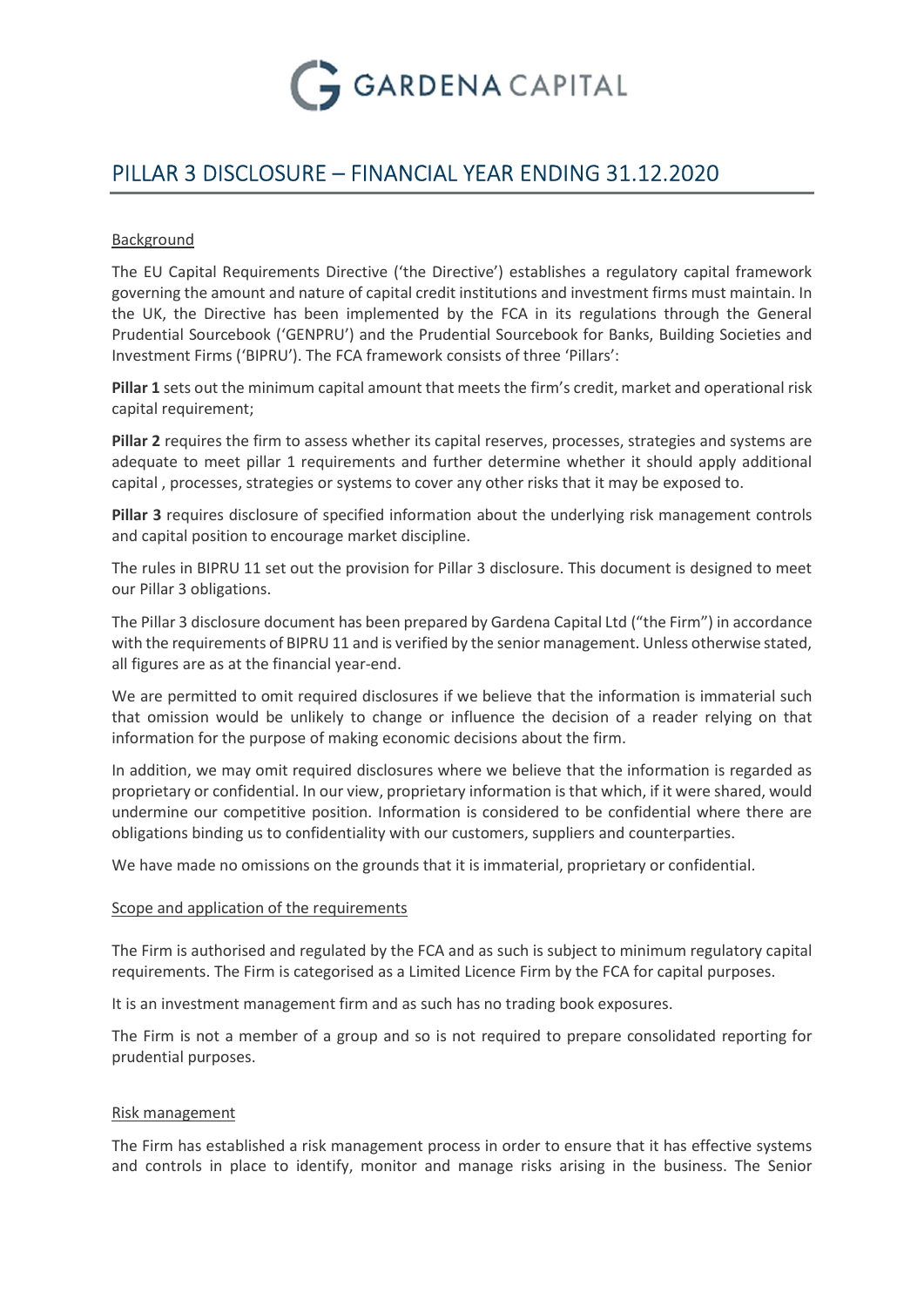

Management team takes overall responsibility for this process and the fundamental risk appetite of the firm. The team has responsibility for the implementation and enforcement of the Firm's risk principles.

Senior Management meet on a regular basis and discuss current projections for profitability, cash flow, business planning and risk management. Senior Management engage in the Firm's risks though a framework of policy and procedures having regard to the relevant laws, standards, principles and rules (including FCA principles and rules) with the aim to operate a defined and transparent risk management framework. These policies and procedures are updated as required.

The Senior Management team has identified that business, operational, market and credit are the main areas of risk to which the Firm is exposed. Annually the Senior Management team formally review their risks, controls and other risk mitigation arrangements and assess their effectiveness.

Management accounts demonstrate continued adequacy of the firm's regulatory capital and are reviewed on a regular basis.

Appropriate action is taken where risks are identified which fall outside of the Firm's tolerance levels or where the need for remedial action is required in respect of identified weaknesses in the firm's mitigating controls.

## Business risks

Specific risks applicable to the Firm come under the headings of business, operational, credit and market risks.

# Business risk

The Firm's revenue is reliant on the performance of the existing funds under management and its ability to launch new funds/obtain new mandates. As such, the risk posed to the firm relates to underperformance resulting in a decline in revenue and adverse market conditions hindering the launch of new funds and ultimately the risk of redemptions from the funds managed by the firm. This risk is mitigated by the significant levels of capital held by the firm which will continue to cover all the expenses of the business.

#### Operational risk

The Firm places strong reliance on the operational procedures and controls that it has in place in order to mitigate risk and seeks to ensure that all personnel are aware of their responsibilities in this respect.

The Firm has identified a number of key operational risks to manage. These relate to systems failure, failure of a third-party provider, potential for serious regulatory breaches, and market abuse. Appropriate polices are in place to mitigate against these risks, which includes taking out adequate professional indemnity insurance, compliance training for employees and business continuity planning.

#### Credit risk

The Firm is exposed to credit risk in respect of its debtors, investment management and performance fees billed and cash held on deposit. Management fees are drawn monthly or quarterly from the funds managed and performance fees are drawn quarterly or annually where applicable. The Firm considers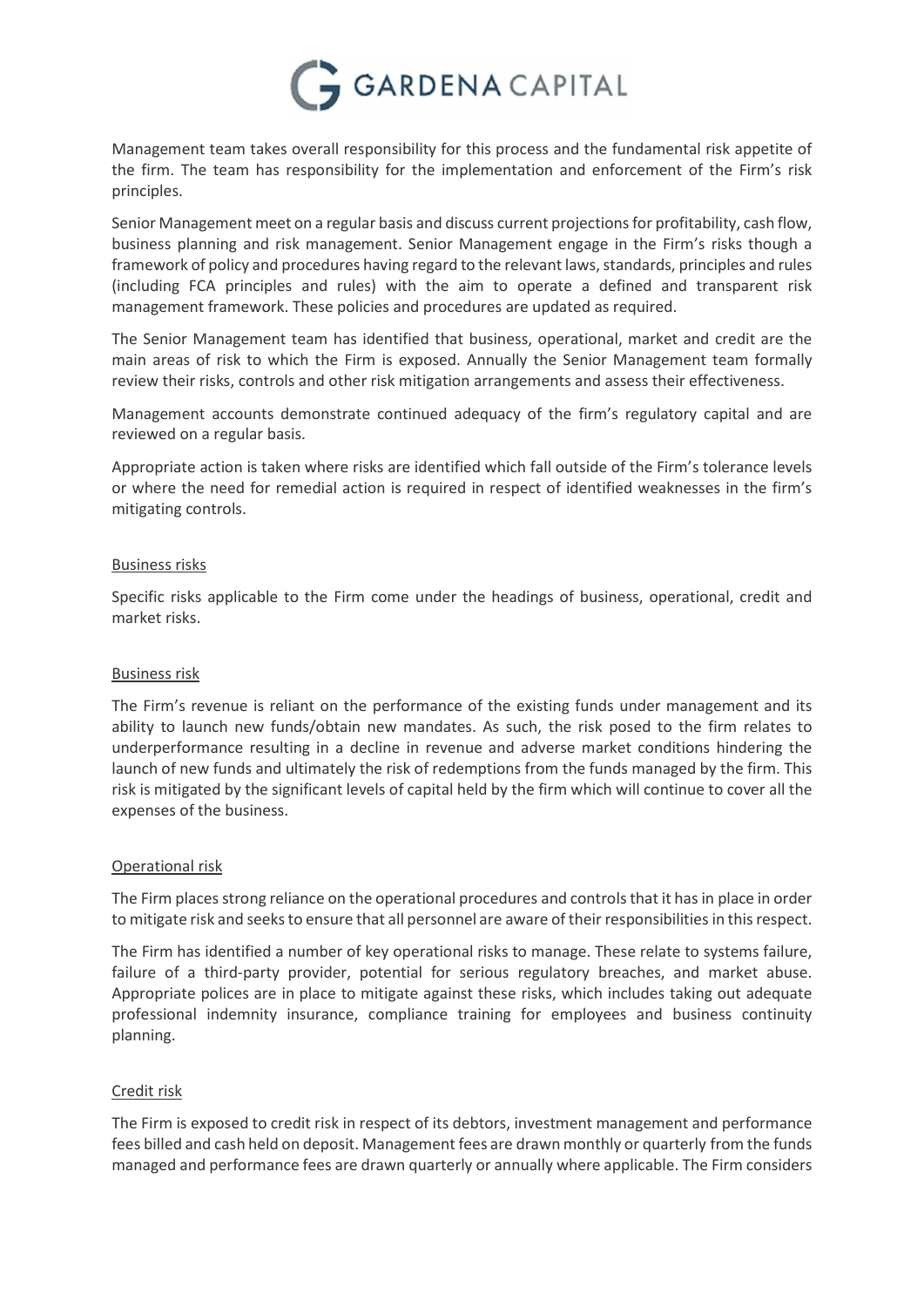

that there is little risk of default by its clients. All bank accounts are held with large international credit institutions.

Given the nature of the Firm's exposures, no specific policy for hedging and mitigating credit risk is in place. The Firm uses the simplified standardised approach detailed in BIPRU 3.5.5 of the FCA Handbook when calculating risk weighted exposures of 1.6% (Cash in Bank) and 8% in respect of its other assets.

## Market risk

The Firm takes no market risk other than foreign exchange risk in respect of its accounts receivable and cash balances held in currencies other than GBP.

Since the Firm takes no trading book positions on its balance sheet, the primary market risk relates to fluctuations in the value of its revenues due to movements in currency rates. The Firm maintains multicurrency bank accounts and uses currency contracts to hedge this risk.

The Firm calculates its foreign exchange risk by reference to the rules in BIPRU 7.5.1 of the FCA Handbook and applies an 8% risk factor to its foreign exchange exposure.

## Liquidity risk

The Firm is required to maintain sufficient liquidity to ensure that there is no significant risk that its liabilities cannot be met as they fall due or to ensure that it can secure additional financial resources in the event of a stress scenario.

The Firm retains an amount it considers suitable for providing sufficient liquidity to meet the working capital requirements under normal business conditions. The firm has always had sufficient liquidity within the business to meet its obligations and there are no perceived threats to this given the cash deposits it holds. Additionally, it has historically been the case that all management fee debtors are settled promptly, thus ensuring further liquidity resources are available to the firm on a timely basis. The cash position of the firm is monitored by the Senior Management on a monthly basis. The Firm maintains a liquidity risk policy which formalises this approach.

#### Regulatory capital

The main features of the Firm's capital resources for regulatory purposes are as follows:

|                                | 31/12/20<br>€000 |
|--------------------------------|------------------|
| Tier 1 capital*                | 1,120            |
| Tier 2 capital                 |                  |
| Tier 3 capital**               |                  |
| Deductions from Tiers 1 and 2  | 22               |
| <b>Total capital resources</b> | 1.098            |

Our Firm is small with a simple operational infrastructure. Its market risk is limited to foreign exchange risk on its accounts receivable in foreign currency, and credit risk from management and performance fees receivable from the funds under its management. The Firm follows the standardised approach to market risk and the simplified standard approach to credit risk.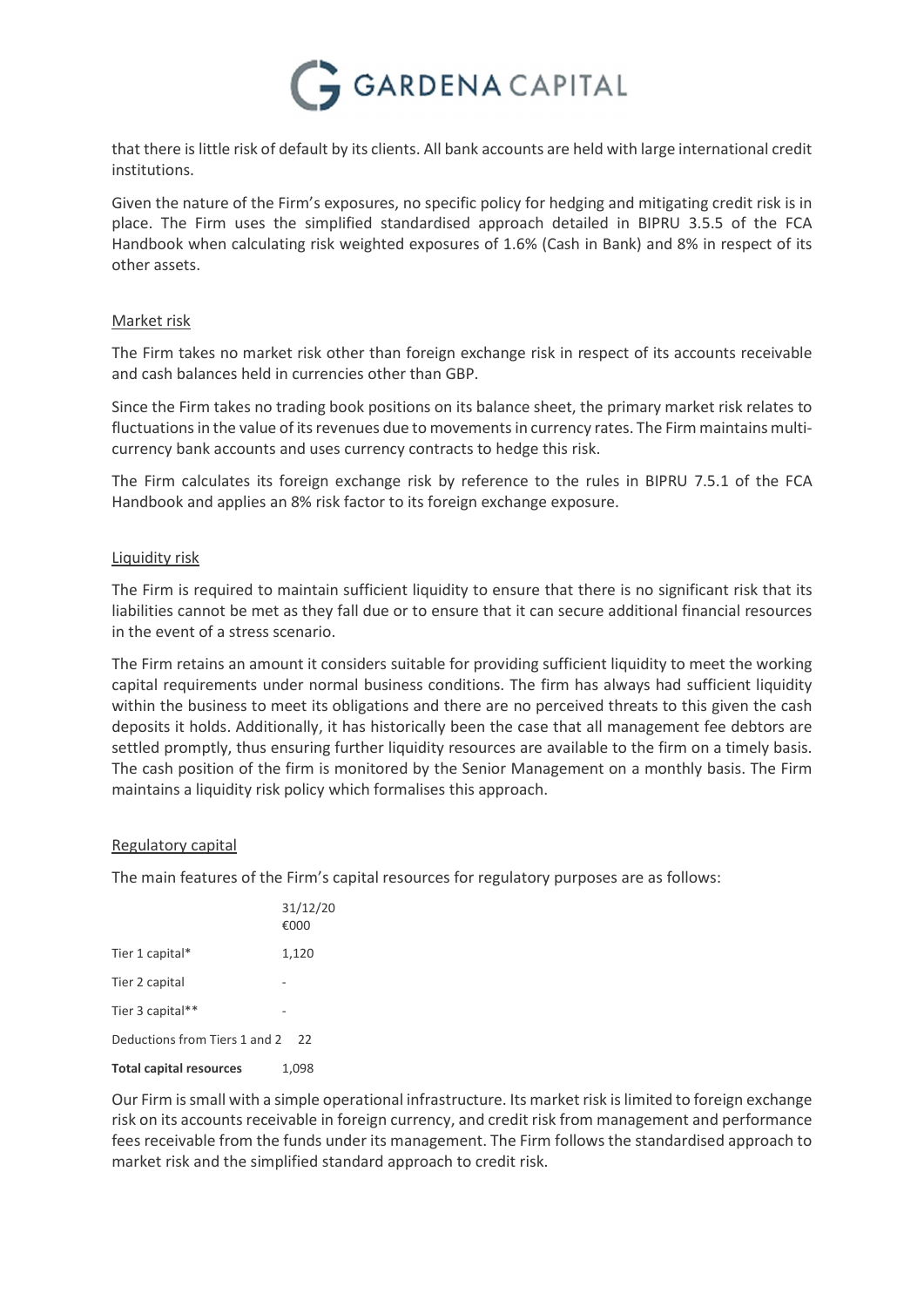

Limited License - The Firm is subject to the Fixed Overhead Requirement (FOR) and is not required to calculate an operational risk capital charge though it considers this as part of its process to identify the level of risk-based capital required.

As a limited licence firm, its capital requirements are the higher of:

- €50,000
- The sum of the market & credit risk requirements; or
- the FOR

The FOR is calculated, in accordance with FCA rules, based on the firm's previous years audited expenditure and amounts to £694k as at 31.12.2020. The firm has adopted the standardised approach to credit and market risk and the above figures have been produced on that basis. The firm is not subject to an operational risk requirement. The credit and market risk requirements amount to less than the FOR and therefore the overall Pillar 1 capital requirement for the Firm is £694k.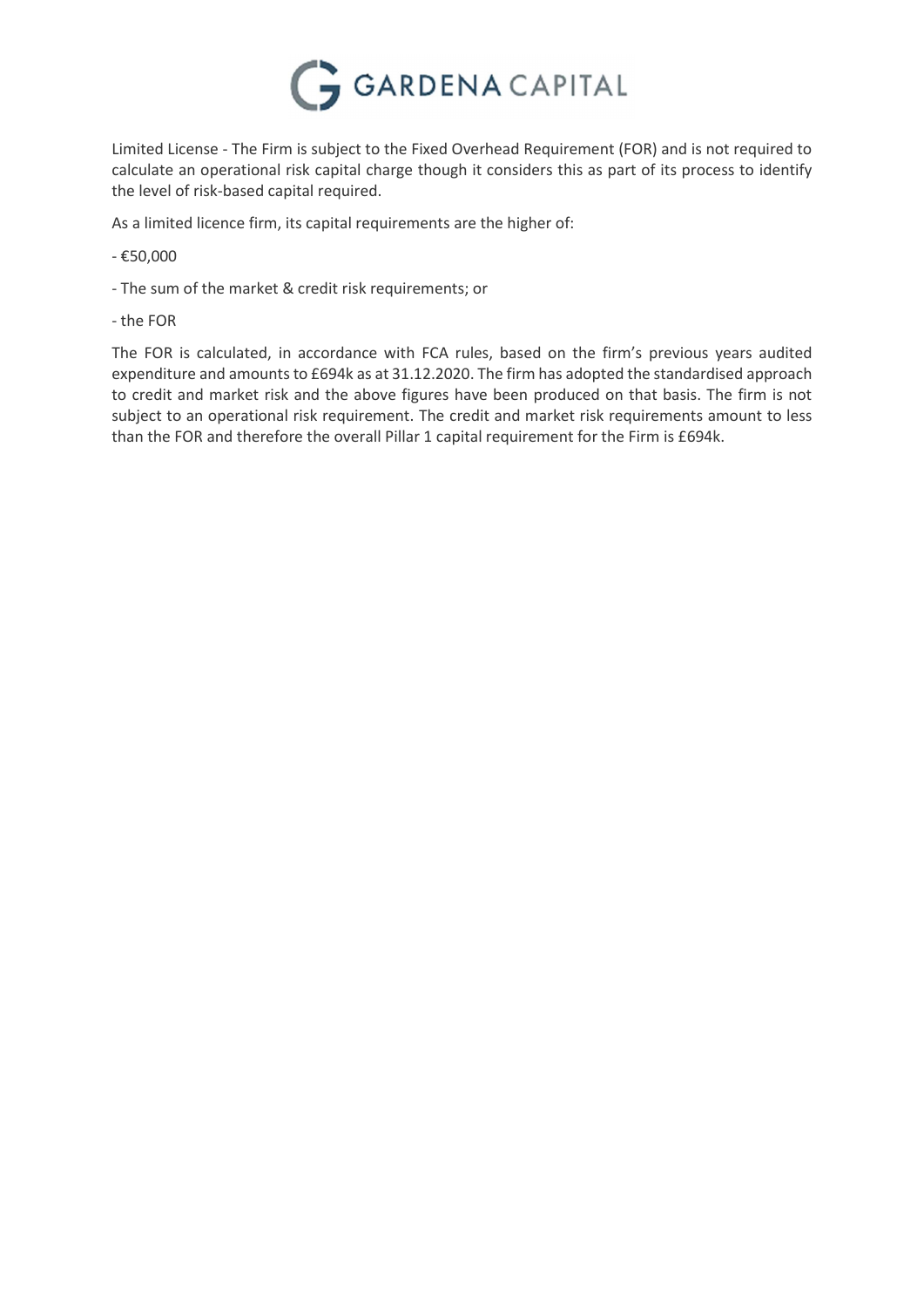

# REMUNERATION CODE DISCLOSURE

## Introduction

Gardena Capital Ltd ("the Firm") is authorised and regulated by the Financial Conduct Authority as a Limited Licence Firm and so, it is subject to FCA Rules on remuneration. These are contained in the FCA's Remuneration Code located in the SYSC Sourcebook of the FCA's Handbook. The Remuneration Code ("the RemCode") covers an individual's total remuneration, fixed and variable. The Firm incentivises staff through a combination of the two.

The Firm's business is to provide delegated portfolio management services to alternative investment funds managed by the Firm (the "Funds").

Our policy is designed to ensure that we comply with the RemCode and our compensation arrangements:

- are consistent with and promotes sound and effective risk management;
- do not encourage excessive risk taking;
- include measures to avoid conflicts of interest; and
- are in line with the Firm's business strategy, objectives, values and long-term interests.

# Proportionality

Enshrined in the European remuneration provisions is the principle of proportionality. The FCA have sought to apply proportionality in the first instance by categorising firms into 3 tiers. The Firm falls within the FCA's third proportionality tier and as such this disclosure is made in line with the requirements for a Level three proportionality Firm.

# Application of the requirements

We are required to disclose certain information on at least an annual basis regarding our remuneration policy and practices for those staff whose professional activities have a material impact on the risk profile of the firm. Our disclosure is made in accordance with our size, internal organisation and the nature, scope and complexity of our activities.

Summary of information on the decision-making process used for determining the Firm's remuneration policy including use of external benchmarking consultants where relevant.

The Firm's policy has been agreed by the Senior Management in line with the RemCode principles laid down by the FCA.

Due to the size, nature and complexity of the Firm, we are not required to appoint an independent remuneration committee.

The Firm's policy is reviewed as part of annual process and procedures, or following a significant change to the business requiring an update to its internal capital adequacy assessment.

The Firm's ability to pay bonus is based on the performance of firm overall and derived after the Fund's managed returns have been calculated by client appointed third party administrators.

Individuals are rewarded based on their contribution to the overall strategy of the business.